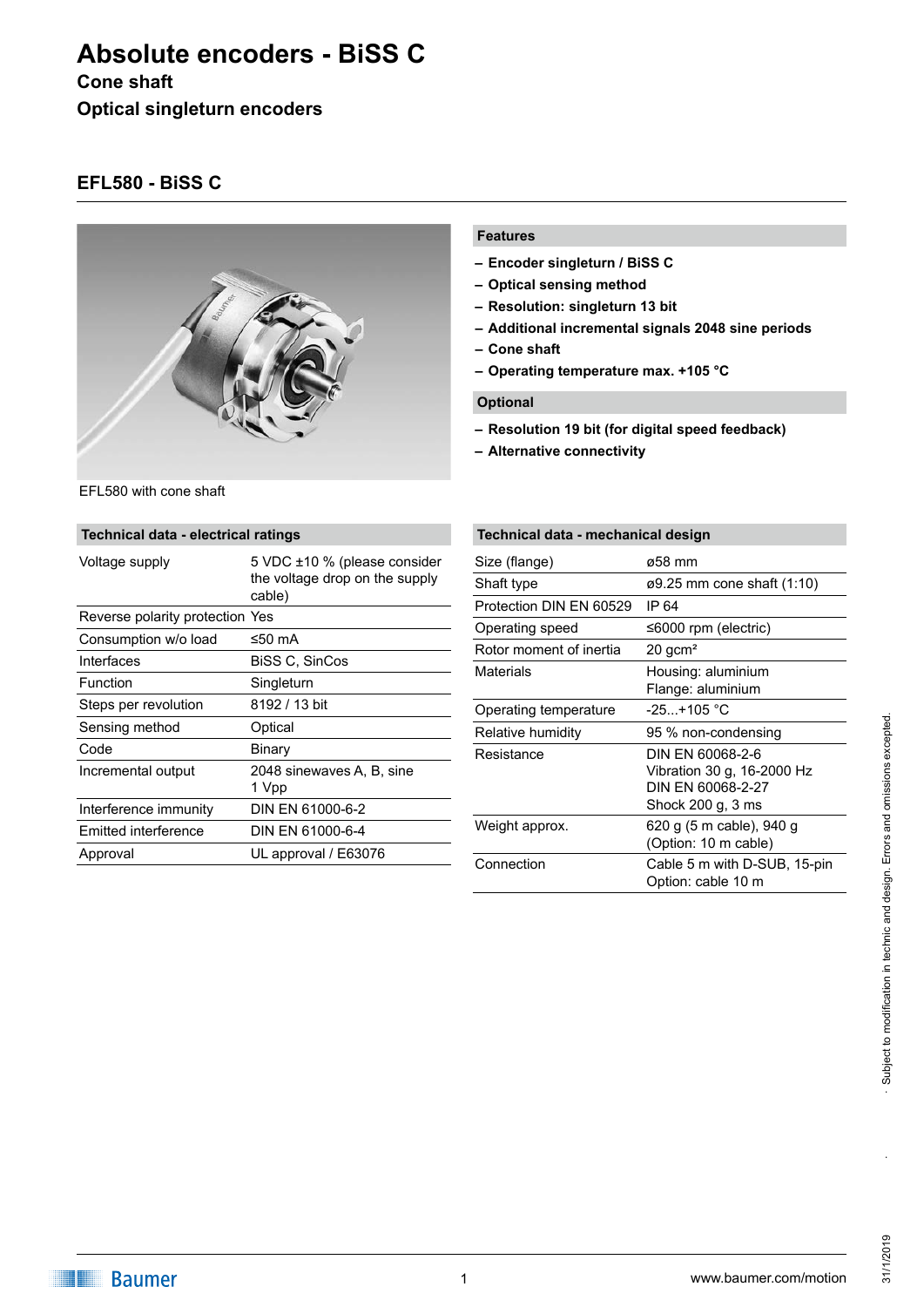# **Absolute encoders - BiSS C**

**Cone shaft Optical singleturn encoders**

**EFL580 - BiSS C**

| <b>Part number</b> |   |        |          |                             |            |                           |                                                                                                                                    |
|--------------------|---|--------|----------|-----------------------------|------------|---------------------------|------------------------------------------------------------------------------------------------------------------------------------|
| <b>EFL580-C</b>    | R | Κ      | D        | J                           | 6B         | 13                        | 009                                                                                                                                |
|                    |   |        | D        | J<br>Protection<br>IP 64    | Connection | 13<br>interface<br>binary | Resolu-<br>tion<br>13 bit<br>singleturn<br>Voltage supply /<br>6B 5 VDC, BiSS C,<br>Cable 5 m, tangential,<br>SUB-D, 15-pin, 2 row |
|                    |   | Κ      | Mounting |                             |            |                           | ø9.25 mm cone shaft, center screw                                                                                                  |
|                    | R | Flange |          | With stator coupling ø72 mm |            |                           |                                                                                                                                    |

| <b>Terminal assignment</b> |                  |  |  |  |
|----------------------------|------------------|--|--|--|
| Connector                  | Assignment       |  |  |  |
| Pin 1                      | A                |  |  |  |
| Pin 2                      | GND              |  |  |  |
| Pin 3                      | B                |  |  |  |
| Pin 4                      | UB               |  |  |  |
| Pin 5                      | Data+            |  |  |  |
| Pin 6                      |                  |  |  |  |
| Pin 7                      |                  |  |  |  |
| Pin 8                      | Clock+           |  |  |  |
| Pin 9                      | A inv.           |  |  |  |
| <b>Pin 10</b>              | <b>GND-Sense</b> |  |  |  |
| <b>Pin 11</b>              | B inv.           |  |  |  |
| <b>Pin 12</b>              | <b>UB-Sense</b>  |  |  |  |
| <b>Pin 13</b>              | Data-            |  |  |  |
| <b>Pin 14</b>              |                  |  |  |  |
| <b>Pin 15</b>              | Clock-           |  |  |  |
|                            |                  |  |  |  |



| <b>Trigger level</b> |                                                               |
|----------------------|---------------------------------------------------------------|
| <b>BiSS C</b>        | <b>Circuit</b>                                                |
| <b>BISS C-Clock</b>  | <b>RS422</b><br>Terminating resistor 220 $\Omega$             |
| <b>BiSS C-Data</b>   | <b>RS422</b>                                                  |
| <b>Outputs</b>       | Sine / Cosine                                                 |
| Output level         | 0.5 Vpp ±10 % (Output signals<br>before difference formation) |
| Load                 | $<$ 10 mA                                                     |